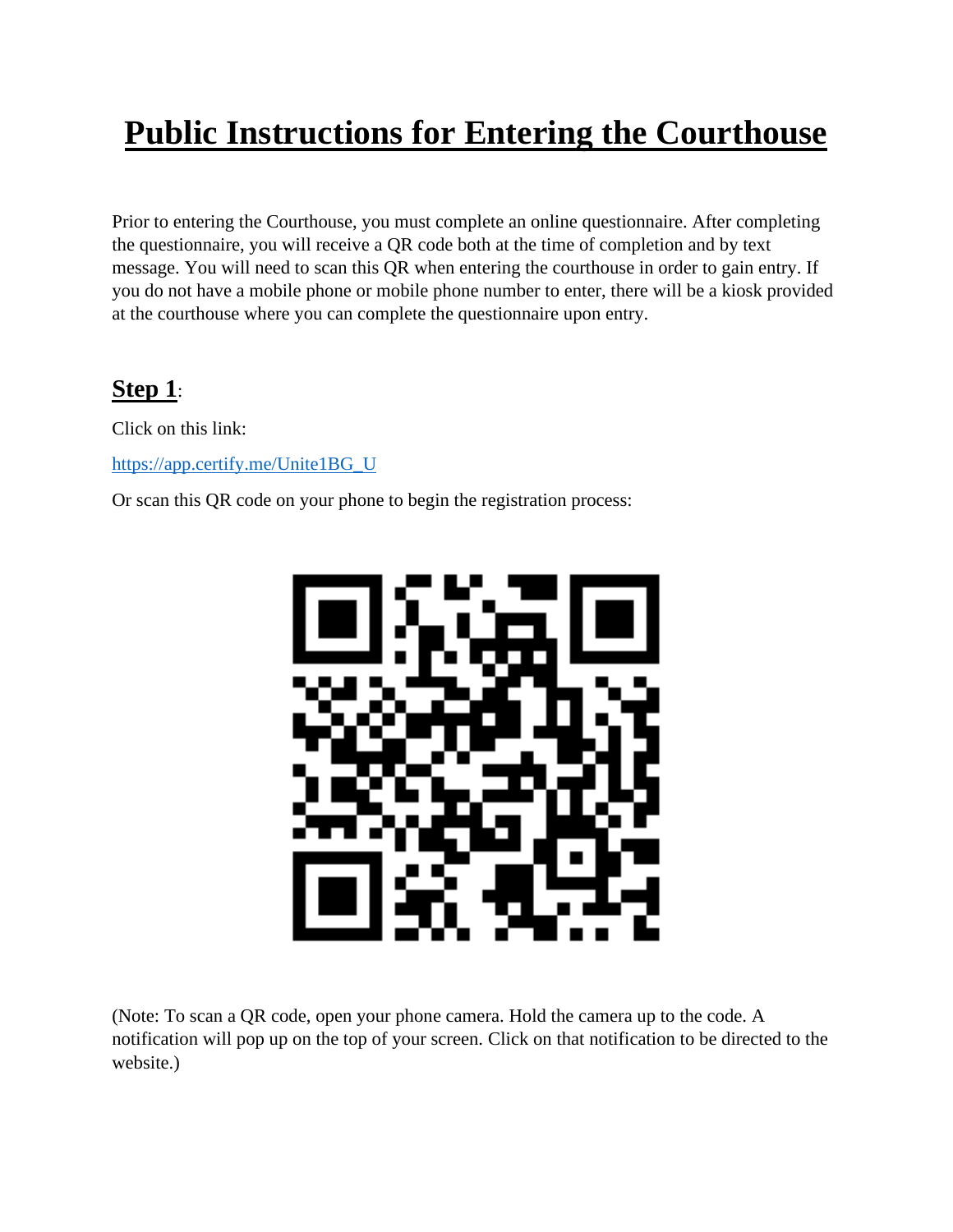#### **Step 2**:

Fill out your first name, last name, and mobile phone number. All three are required to properly register and move forward. You must enter a mobile phone number to properly register. If you do not have a mobile phone or mobile phone number to enter, there will be a kiosk provided at the courthouse where you can complete the questionnaire before entry.

| AA                      | app.certify.me |    | Ò |
|-------------------------|----------------|----|---|
| <b>Your Information</b> |                |    |   |
|                         |                |    |   |
| <b>First Name</b>       |                |    |   |
|                         |                |    |   |
| <b>Last Name</b>        |                |    |   |
| <b>Mobile</b>           |                |    |   |
|                         |                |    |   |
|                         |                |    |   |
|                         |                |    |   |
|                         |                |    |   |
|                         | <b>Next</b>    |    |   |
|                         |                | H. |   |



**Step 3**:

Complete the Questionnaire.

All information provided in response to these questions will be kept confidential. If you answer "yes" to any of these questions, you must alert Court Security Officer.

If you answer "yes" to any of these questions, you will not receive a QR code to enter the building and you will need to contact our court services department at 212-284-4040 for further instructions and/or information.

| 11:38                          |                | 加拿動 |  |  |
|--------------------------------|----------------|-----|--|--|
| AA                             | app.certify.me | Ç,  |  |  |
| <b>&lt; SDNY Questionnaire</b> |                |     |  |  |
|                                |                |     |  |  |

be kept confidential. If you answer 'yes" to any question, you must alert the Court Security Officer as well as the Court<br>Services Department at 212-284-4040 for further information and/or instructions.

Please read the disclaimer and click "Next"

**Step 4**: